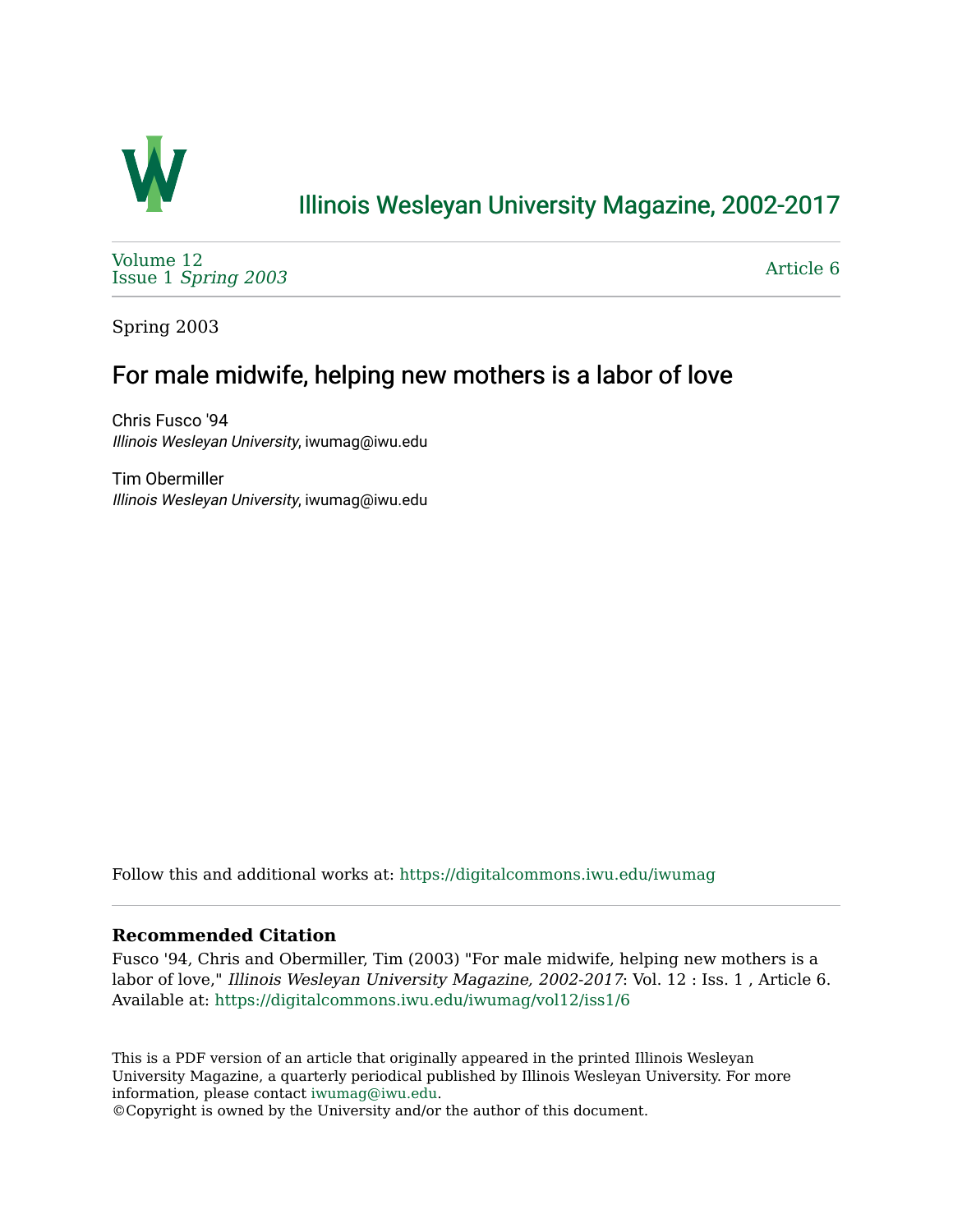## **For male midwife, helping new mothers is a labor of love**

Darryn Dunbar hears the joke often. People call him "the midhusband."

He usually responds with a good-natured chuckle, then explains that his real job title helps define his approach to helping women give birth.

Dunbar, 34, is one of only 59 certified nurse-midwives in the United States who are men. That amounts to less than 1 percent of the 8,200 nurse-midwives in the country.

"Midwife literally means 'with woman,' and 'with woman' is at our philosophical core," said Dunbar, a 1990 Illinois Wesleyan School of Nursing alumnus. "We really strive to have relationships with our patients and educate them."

Dunbar says that over his eight-plus years as a midwife, only a handful of patients have asked to see a female, instead. But he does remember when he himself was uneasy about the prospect of caring for a new mother, as a sophomore nursing student doing clinical rotation in



Darryn Dunbar '90 (above), holding an infant that he delivered, counsels the mother on her family planning options. (Photo by Lloyd DeGrane)

the obstetric unit at Decatur Memorial Hospital under the supervision of Assistant Professor of Nursing Sheila Jesek–Hale.

"I was a nervous wreck on the first day," he admits. When he was assigned to care for a woman who had recently delivered a baby, Dunbar remembers asking Jesek–Hale if she had informed this patient that she was going to have a male student nurse care for her.

"Sheila replied, 'I didn't tell any of the patients that they have student nurses caring for them. Now go introduce yourself and get started—you know what you need to do!' She conveyed very clearly to me at that moment that it wasn't about my gender, it was about caring for the person. And that's what keeps me going in what I do today."

Dunbar is director of Midwife Associates for Norwegian American Hospital in Chicago. His patients are mostly low-income, expecting mothers who are referred to the hospital through various governmental agencies.

Dunbar's busiest days are when he works "on call." He explains, "I get all phone calls that come into our practice from women or family members with questions. I take care of any women in labor and birth. I make rounds on women who have delivered their babies but are still in the hospital. In one practice, I delivered four babies in five hours and 15 minutes, though that's quite